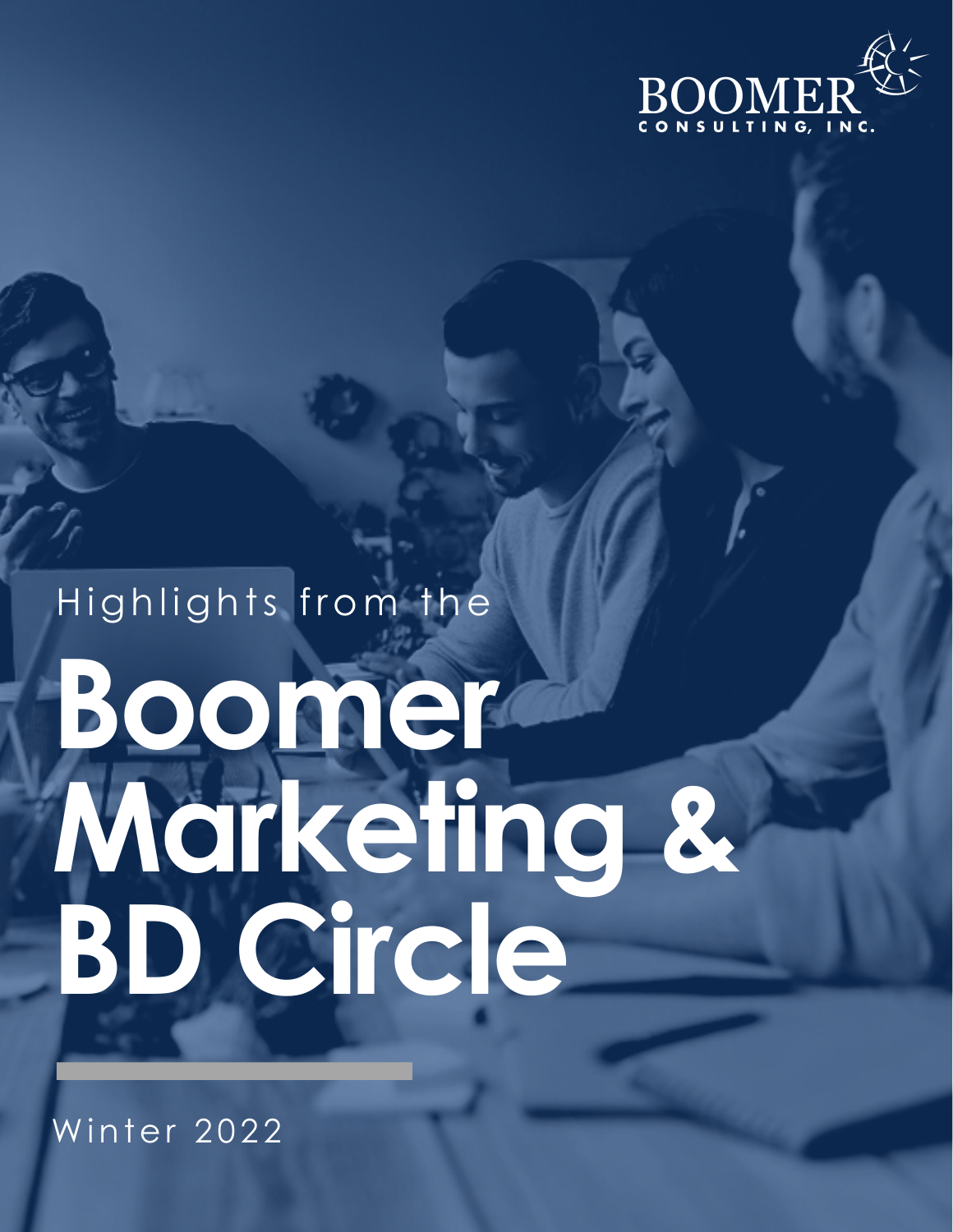

# **Highlights from the Boomer Marketing & Business Development CircleTM – 2022 Winter Meeting**

The Boomer Marketing & Business Development Circle<sup>TM</sup> is a community of marketing and business development professionals from forward-thinking firms who are committed to aligning marketing and business development initiatives with firm strategy. Learn more at www.boomer.com/mbdc.

This March, members met virtually to share knowledge and build relationships with peers. The discussions centered around the following topics.

# • **Boomer Briefing (Growth)**

- o A lot of change is happening in the profession. As a result, how firms are approaching their growth strategies is changing.
- $\circ$  In this session, we discussed the latest strategies firms are using as well as strategies from outside of the accounting profession, including defining target clients, packaging and pricing services and marketing metrics.

# • **Building the Marketing Department of the Future**

- $\circ$  The function of marketing plays a more significant role in firms than ever before. Combine this with the increase in outsourcing and automation, and the marketing department of the future will look different.
- o We discussed the various approaches firms can take to building out their marketing departments in this session.

# • **Marketing and Business Development Exchange**

- o Each member brought an item, resource, project or marketing technology that they developed or use internally to share with the group.
- o Some of the tools and resources shared include email and mail campaigns, brand and design guidelines, content calendars and podcasts.

# • **Creating a Firm-Wide Business Development Strategy (Part 1)**

- o Firms have evolved their expectations of the role of business development. What was once a "one size fits all" approach to BD training has turned into creating more customized training approaches dependent on the role in the firm.
- o In this session, several members of our Circle shared strategies they're using today.

# • **Revenue Goal Setting**

- o Revenue goal setting is crucial as it gives the firm something to aim for, helps communicate priorities, aligns and focuses the team and allows the marketing team to work backward to build a strategy.
- o In this session, we provided a framework for revenue goal setting so firms can start taking the actions needed to generate leads.

# • **Moving Back to In-Person Meetings**